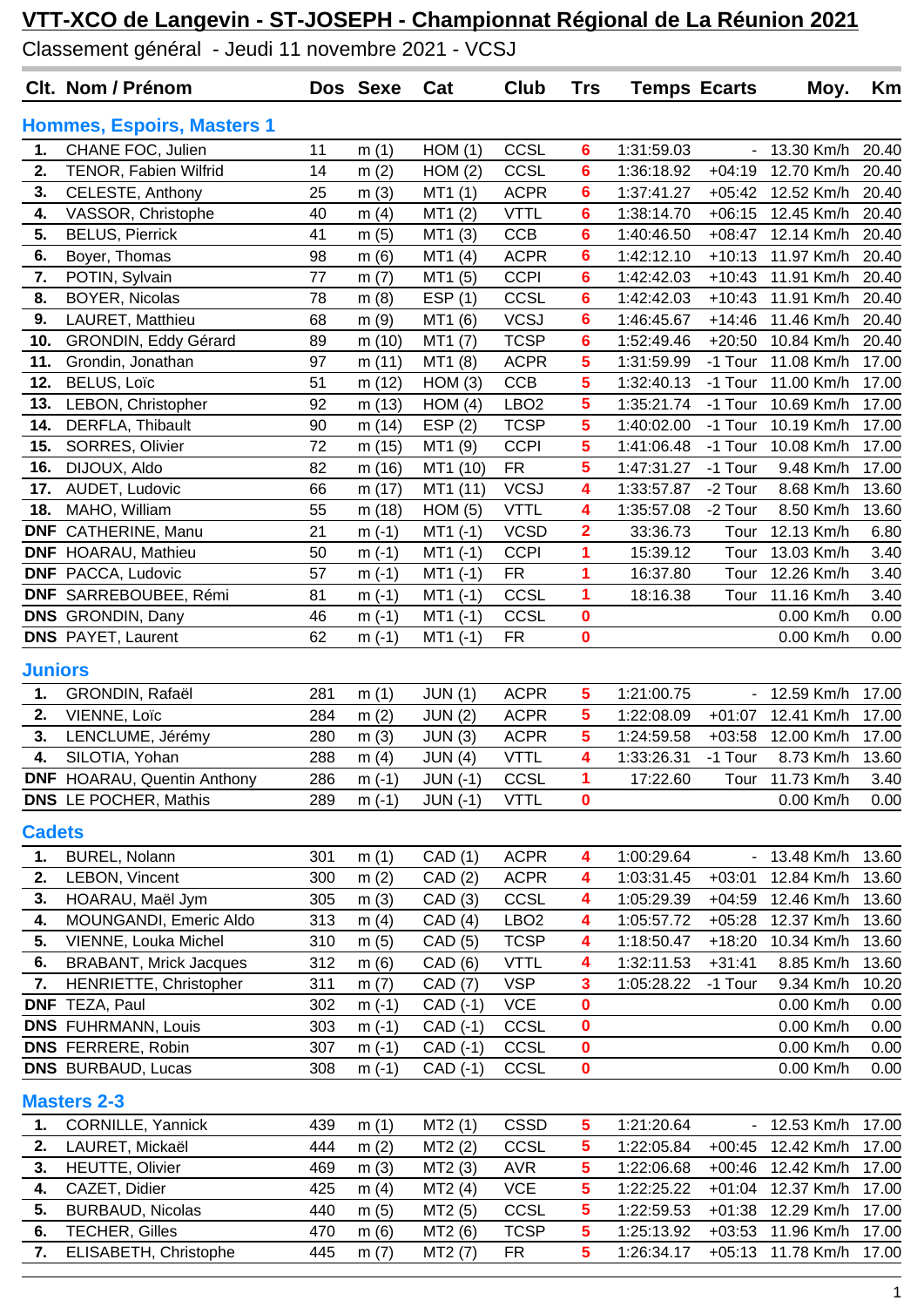Classement général - Jeudi 11 novembre 2021 - VCSJ

|                | Clt. Nom / Prénom                     |     | Dos Sexe | Cat            | Club             | <b>Trs</b>              | <b>Temps Ecarts</b> |          | Moy.       | Km    |
|----------------|---------------------------------------|-----|----------|----------------|------------------|-------------------------|---------------------|----------|------------|-------|
| 8.             | VIENNE, Fabrice                       | 433 | m(8)     | MT2 (8)        | <b>ACPR</b>      | 5                       | 1:27:56.10          | $+06:35$ | 11.59 Km/h | 17.00 |
| 9.             | <b>BUREL, Georget</b>                 | 428 | m(9)     | MT3 (1)        | <b>ACPR</b>      | 5                       | 1:29:51.44          | $+08:30$ | 11.35 Km/h | 17.00 |
| 10.            | <b>BRABANT, Dominique</b>             | 459 | m (10)   | MT3(2)         | <b>VTTL</b>      | 5                       | 1:30:51.25          | $+09:30$ | 11.22 Km/h | 17.00 |
| 11.            | LOPEZ, Mickaël                        | 452 | m(11)    | MT2 (9)        | CCSL             | 5                       | 1:33:57.11          | $+12:36$ | 10.85 Km/h | 17.00 |
| 12.            | CASTETS, Frédéric                     | 450 | m(12)    | MT2 (10)       | 2CTB             | 5                       | 1:37:02.56          | $+15:41$ | 10.51 Km/h | 17.00 |
| 13.            | BEGUE, Jimmy                          | 454 | m(13)    | MT2 (11)       | <b>CCB</b>       | 5                       | 1:38:50.64          | $+17:30$ | 10.31 Km/h | 17.00 |
| 14.            | HOARAU, Christophe                    | 461 | m (14)   | MT2 (12)       | CCSL             | 5                       | 1:39:20.58          | $+17:59$ | 10.26 Km/h | 17.00 |
| 15.            | <b>GENESTE, Pierre</b>                | 479 | m (15)   | MT2 (13)       | <b>ACPR</b>      | 5                       | 1:39:53.22          | $+18:32$ | 10.21 Km/h | 17.00 |
| 16.            | GIGAN, Jean Michel                    | 474 | m (16)   | MT2 (14)       | <b>CCPI</b>      | 5                       | 1:41:00.74          | $+19:40$ | 10.09 Km/h | 17.00 |
| 17.            | THIBAUT, Christophe                   | 451 | m (17)   | MT3 (3)        | <b>VTTL</b>      | 5                       | 1:42:31.60          | $+21:10$ | 9.94 Km/h  | 17.00 |
| 18.            | MOREL, Alberto                        | 471 | m (18)   | MT2 (15)       | <b>VCSJ</b>      | 5                       | 1:42:37.06          | $+21:16$ | 9.93 Km/h  | 17.00 |
| 19.            | TECHER, Philippe                      | 455 | m (19)   | MT4 (1)        | <b>VCSD</b>      | 4                       | 1:21:40.69          | -1 Tour  | 9.99 Km/h  | 13.60 |
| 20.            | TRAJEAN, Jean Patrick                 | 453 | m (20)   | MT2 (16)       | <b>VTTL</b>      | 4                       | 1:24:15.57          | -1 Tour  | 9.68 Km/h  | 13.60 |
| 21.            | <b>GUENARD, Fabrice</b>               | 462 | m(21)    | MT4(2)         | CCSL             | 4                       | 1:25:10.92          | -1 Tour  | 9.57 Km/h  | 13.60 |
| 22.            | Lai Kon, Stéphane                     | 480 | m (22)   | MT2 (17)       | <b>RCD</b>       | 4                       | 1:26:00.23          | -1 Tour  | 9.48 Km/h  | 13.60 |
| 23.            | ROBERT, Joseph Gilbert                | 472 | m(23)    | MT2 (18)       | <b>VCSJ</b>      | 4                       | 1:27:08.12          | -1 Tour  | 9.36 Km/h  | 13.60 |
| 24.            | NARAYANIN RAMAYE, Bernard             | 478 | m(24)    | MT3 (4)        | <b>ACPR</b>      | 4                       | 1:27:15.58          | -1 Tour  | 9.35 Km/h  | 13.60 |
| 25.            | GOURIET, Frédéric                     | 457 | m (25)   | MT2 (19)       | <b>ACPR</b>      | 4                       | 1:27:37.32          | -1 Tour  | 9.31 Km/h  | 13.60 |
| 26.            | BASTIDE, Frédéric                     | 476 | m (26)   | MT4(3)         | <b>CCPI</b>      | 4                       | 1:28:14.36          | -1 Tour  | 9.24 Km/h  | 13.60 |
| 27.            | HOARAU, Thierry                       | 456 | m(27)    | MT4(4)         | <b>EVC</b>       | 4                       | 1:29:07.16          | -1 Tour  | 9.15 Km/h  | 13.60 |
| 28.            | SIMON, Patrick                        | 475 | m (28)   | MT4 (5)        | <b>CCPI</b>      | 4                       | 1:39:22.10          | -1 Tour  | 8.21 Km/h  | 13.60 |
| 29.            | CLAPIER, Fabrice                      | 477 | m (29)   | MT2 (20)       | <b>VCE</b>       | 4                       | 1:45:50.65          | -1 Tour  | 7.70 Km/h  | 13.60 |
| 30.            | GANNAT, Stéphane                      | 467 | m (30)   | MT2 (21)       | <b>CSSD</b>      | 3                       | 1:25:24.01          | -2 Tour  | 7.16 Km/h  | 10.20 |
| <b>DNF</b>     | MAILLOT, Cyril                        | 430 | $m(-1)$  | $MT3$ (-1)     | <b>VCSD</b>      | 1                       | 15:24.69            | Tour     | 13.23 Km/h | 3.40  |
| <b>DNF</b>     | CORRE, Olivier                        | 446 | $m(-1)$  | $MT2$ (-1)     | <b>VTTL</b>      | 1                       | 15:33.29            | Tour     | 13.11 Km/h | 3.40  |
| <b>DNF</b>     | JACQUIN, Gil                          | 458 | $m(-1)$  | $MT4$ (-1)     | <b>VCSD</b>      | $\mathbf 0$             |                     |          | 0.00 Km/h  | 0.00  |
| <b>DNF</b>     | KBIDI, Jean Marie                     | 463 | $m(-1)$  | $MT2(-1)$      | CCSL             | 3                       | 58:11.76            | Tour     | 10.51 Km/h | 10.20 |
|                | <b>DNF</b> GUILLAUMIN, Gil            | 468 | $m(-1)$  | $MT2$ (-1)     | <b>AVR</b>       | 1                       | 17:43.88            | Tour     | 11.50 Km/h | 3.40  |
|                | <b>DNS</b> GONTHIER, Giovanni Ludovic | 436 | $m(-1)$  | $MT2$ (-1)     | CCSL             | $\mathbf 0$             |                     |          | 0.00 Km/h  | 0.00  |
|                | <b>DNS</b> BEGUE, Fabrice             | 448 | $m(-1)$  | $MT2$ (-1)     | <b>ACPR</b>      | $\mathbf 0$             |                     |          | 0.00 Km/h  | 0.00  |
|                | <b>DNS</b> CADINOT, Eric              | 460 | $m(-1)$  | $MT3$ (-1)     | <b>VTTL</b>      | $\mathbf 0$             |                     |          | 0.00 Km/h  | 0.00  |
|                | DNS KRAVTSOFF, Stéphane               | 464 | $m(-1)$  | $MT2(-1)$      | CCSL             | $\mathbf 0$             |                     |          | 0.00 Km/h  | 0.00  |
|                | <b>DNS</b> PAYET, Yves                | 466 | $m(-1)$  | $MT2$ (-1)     | CCSL             | $\mathbf 0$             |                     |          | 0.00 Km/h  | 0.00  |
|                | DNS BOYER, Mickaël                    | 473 | $m(-1)$  | $MT2(-1)$      | <b>VCSJ</b>      | $\mathbf 0$             |                     |          | 0.00 Km/h  | 0.00  |
| <b>Minimes</b> |                                       |     |          |                |                  |                         |                     |          |            |       |
| 1.             | BEGUE, Benjamin                       | 501 | m(1)     | MIN(1)         | <b>CCB</b>       | 3                       | 49:45.37            |          | 12.30 Km/h | 10.20 |
| 2.             | COUTURIER, Killian Jean               | 500 | m(2)     | MIN(2)         | <b>VTTL</b>      | 3                       | 50:14.39            | $+00:29$ | 12.18 Km/h | 10.20 |
| 3.             | MONTUSCLAT, Raphaël                   | 515 | m(3)     | MIN(3)         | LBO <sub>2</sub> | $\overline{\mathbf{3}}$ | 51:41.06            | $+01:55$ | 11.84 Km/h | 10.20 |
| 4.             | <b>BRABANT, Thibaut</b>               | 503 | m $(4)$  | MIN(4)         | <b>VTTL</b>      | 3                       | 53:02.16            | $+03:16$ | 11.53 Km/h | 10.20 |
| 5.             | <b>HUET, Joseph Alexis</b>            | 504 | m(5)     | MIN(5)         | <b>VCSJ</b>      | 3                       | 54:18.61            | $+04:33$ | 11.26 Km/h | 10.20 |
| 6.             | METRO, Stanislas François             | 506 | m(6)     | MIN(6)         | <b>VCSJ</b>      | 3                       | 55:48.07            | $+06:02$ | 10.96 Km/h | 10.20 |
| 7.             | AUGUSTE, Vincent                      | 512 | m(7)     | MIN(7)         | <b>VCSD</b>      | 3                       | 1:00:17.67          | $+10:32$ | 10.15 Km/h | 10.20 |
| 8.             | LAVERNAY, Maydéric                    | 511 | m(8)     | MIN(8)         | <b>FR</b>        | 3                       | 1:15:50.38          | $+26:05$ | 8.06 Km/h  | 10.20 |
| 9.             | ETHEVE, Evan                          | 510 | m(9)     | MIN (9)        | <b>VTTL</b>      | 3                       | 1:16:31.45          | $+26:46$ | 7.99 Km/h  | 10.20 |
| 10.            | LAUGIER, Anthony                      | 505 | m (10)   | MIN (10)       | <b>CCB</b>       | $\overline{2}$          | 49:46.72            | -1 Tour  | 8.19 Km/h  | 6.80  |
|                | <b>Dames Juniors-Seniors</b>          |     |          |                |                  |                         |                     |          |            |       |
| 1.             | SIROUX, Elisabeth                     | 530 | f(1)     | <b>DAM</b> (1) | <b>CCSL</b>      | $\mathbf{3}$            | 1:01:32.66          |          | 13.16 Km/h | 13.50 |
| 2.             | LEGROS, KASSANDRA                     | 533 | f(2)     | DAM (2)        | <b>VCSD</b>      | 3                       | 1:05:40.18          | $+04:07$ | 12.33 Km/h | 13.50 |
| 3.             | <b>COUTURIER, Laura Marie Aimée</b>   | 531 | f(3)     | <b>DAM (3)</b> | <b>VTTL</b>      | $\overline{2}$          | 1:21:40.41          | -1 Tour  | 6.61 Km/h  | 9.00  |
|                | <b>DNF</b> PAYET, Marie Daisy         | 534 | f $(-1)$ | DAM (-1)       | <b>VCSD</b>      | $\mathbf 0$             |                     |          | 0.00 Km/h  | 0.00  |
|                | <b>Dames Minimes-Cadettes</b>         |     |          |                |                  |                         |                     |          |            |       |
| 1.             | <b>GRONDIN, Léa</b>                   | 545 | f(1)     | DMI(1)         | <b>VCSD</b>      | $\overline{\mathbf{2}}$ | 38:38.05            |          | 10.56 Km/h | 6.80  |
| 2.             | LENCLUME, Emie                        | 540 | f(2)     | DMI(2)         | <b>VCSD</b>      | $\overline{2}$          | 40:46.87            | $+02:08$ | 10.00 Km/h | 6.80  |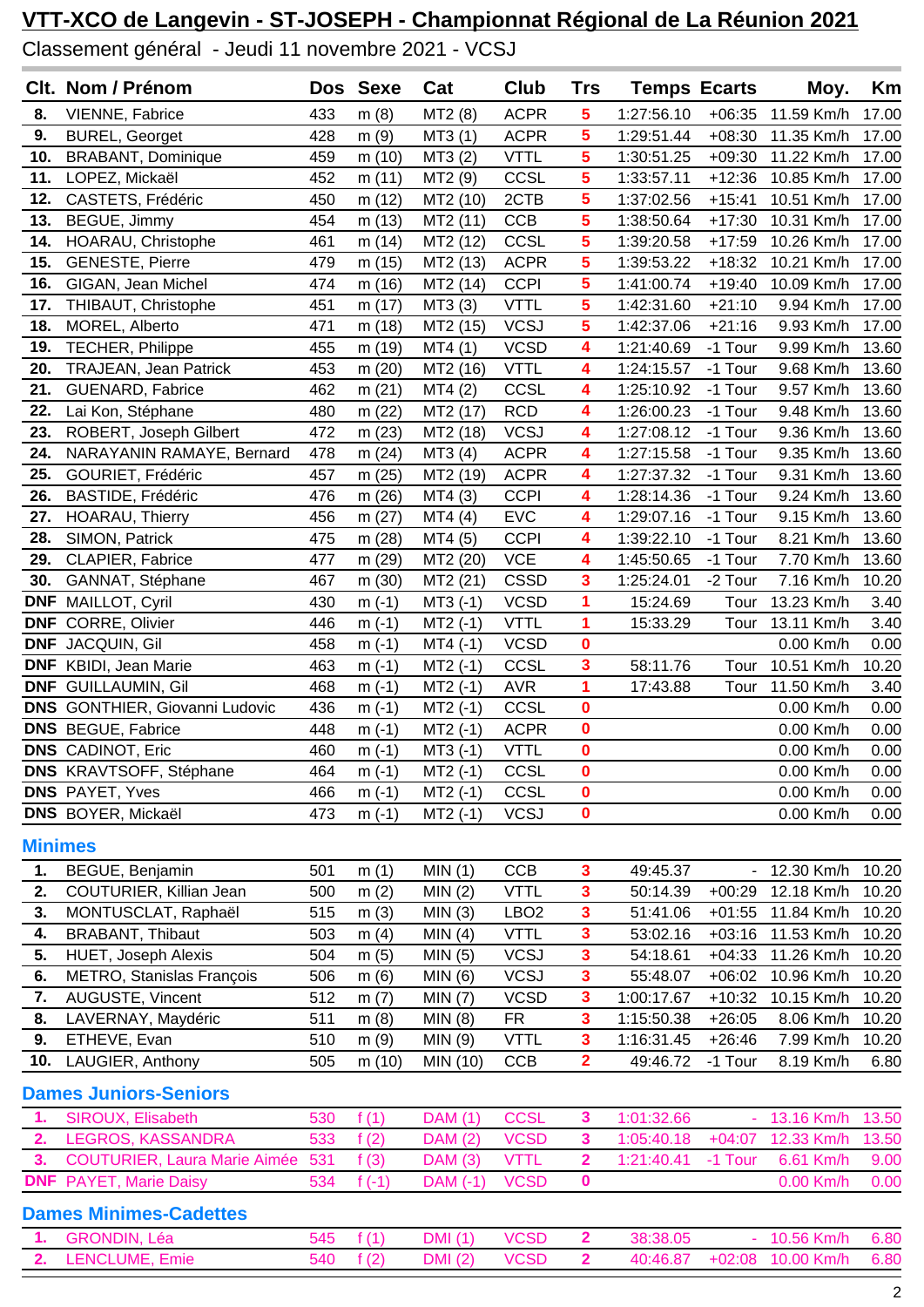Classement général - Jeudi 11 novembre 2021 - VCSJ

|              | Clt. Nom / Prénom               |     | Dos Sexe | Cat             | Club        | <b>Trs</b>              | <b>Temps Ecarts</b> |                          | Moy.            | Km    |
|--------------|---------------------------------|-----|----------|-----------------|-------------|-------------------------|---------------------|--------------------------|-----------------|-------|
| 3.           | <b>GONTHIER, Manon</b>          | 548 | f(3)     | <b>DMI</b> (3)  | <b>VCSJ</b> | $\mathbf 2$             | 45:40.59            | $+07:02$                 | 8.93 Km/h       | 6.80  |
| 4.           | <b>GANNAT PERROT, Louann</b>    | 553 | f(4)     | DCA(1)          | <b>CSSD</b> | $\overline{\mathbf{2}}$ | 50:12.69            | $+11:34$                 | 8.12 Km/h       | 6.80  |
| 5.           | <b>HENRIETTE, Emeline</b>       | 552 | f(5)     | DMI(4)          | <b>VSP</b>  | $\overline{\mathbf{2}}$ | 1:01:47.54          | $+23:09$                 | 6.60 Km/h       | 6.80  |
|              | <b>DNF</b> PAYET, Tessy Heïdy   | 546 | f $(-1)$ | $DMI(-1)$       | <b>VCSD</b> | $\mathbf 0$             |                     |                          | 0.00 Km/h       | 0.00  |
|              | <b>VTTAE NL</b>                 |     |          |                 |             |                         |                     |                          |                 |       |
| 1.           | SIPILI, Yann                    | 871 | m(1)     | VAE NL          | <b>NL</b>   | 5                       | 1:15:24.94          |                          | - 13.52 Km/h    | 17.00 |
|              | <b>DNF</b> TECHER, Rodolphe     | 582 | $m(-1)$  | <b>VAE NL</b>   | NL          | $\overline{\mathbf{2}}$ | 30:25.17            |                          | Tour 13.41 Km/h | 6.80  |
|              | <b>DNF</b> SAVETIYAE, Rodolphe  | 584 | $m(-1)$  | VAE NL          | <b>NL</b>   | 1                       | 16:43.28            |                          | Tour 12.20 Km/h | 3.40  |
| <b>Open</b>  |                                 |     |          |                 |             |                         |                     |                          |                 |       |
| 1.           | RIVIERE, Ulrich                 | 878 | m(1)     | OP(1)           | <b>NL</b>   | 3                       | 56:09.72            |                          | - 10.89 Km/h    | 10.20 |
| 2.           | Boyer, Francelin                | 888 | m(2)     | OP(2)           | NL          | 3                       | 1:00:05.04          | $+03:55$                 | 10.18 Km/h      | 10.20 |
| 3.           | <b>TANTALE, Didier</b>          | 877 | m(3)     | OP(3)           | <b>NL</b>   | $\overline{\mathbf{3}}$ | 1:01:40.10          | $+05:30$                 | 9.92 Km/h       | 10.20 |
| 4.           | DONLON, Graham                  | 872 | m(4)     | OP(4)           | <b>NL</b>   | 3                       | 1:03:54.44          | $+07:44$                 | 9.57 Km/h       | 10.20 |
| 5.           | DURAND, Nicolas                 | 876 | m(5)     | OP (5)          | NL          | 3                       | 1:37:02.11          | $+40:52$                 | 6.30 Km/h       | 10.20 |
|              | DNF PAYET, Kévin                | 870 | $m(-1)$  | $OP(-1)$        | <b>NL</b>   | 1                       | 25:47.37            | Tour                     | 7.91 Km/h       | 3.40  |
| <b>DNF</b>   | POTIN, Kelly                    | 879 | f $(-1)$ | $OP(-1)$        | <b>NL</b>   | $\bf{0}$                |                     |                          | 0.00 Km/h       | 0.00  |
|              | <b>DNS</b> COLIN, Lionel        | 873 | $m(-1)$  | $OP(-1)$        | <b>NL</b>   | 0                       |                     |                          | 0.00 Km/h       | 0.00  |
|              | <b>DNS</b> BARRUE, Sébastien    | 874 | $m(-1)$  | OP (-1)         | NL          | $\mathbf 0$             |                     |                          | 0.00 Km/h       | 0.00  |
|              | <b>DNS</b> CORRE, John          | 875 | $m(-1)$  | OP (-1)         | <b>NL</b>   | $\mathbf{0}$            |                     |                          | 0.00 Km/h       | 0.00  |
| <b>VTTAE</b> |                                 |     |          |                 |             |                         |                     |                          |                 |       |
| 1.           | YEN PON, Pascal                 | 560 | m(1)     | VAE(1)          | <b>ACPR</b> | 5                       | 1:13:06.07          | $\sim$ $-$               | 13.95 Km/h      | 17.00 |
| 2.           | PAYET, Stéphane                 | 571 | m(2)     | VAE(2)          | <b>TCSP</b> | 5                       | 1:14:15.88          | $+01:09$                 | 13.73 Km/h      | 17.00 |
| 3.           | POTIN, Hervé                    | 573 | m(3)     | VAE(3)          | <b>CCPI</b> | $\overline{\mathbf{5}}$ | 1:15:33.87          | $+02:27$                 | 13.49 Km/h      | 17.00 |
| 4.           | PIGNOLET, Fabrice               | 569 | m $(4)$  | VAE(4)          | <b>AVR</b>  | 5                       | 1:25:29.11          | $+12:23$                 | 11.93 Km/h      | 17.00 |
| 5.           | GROSSET, Olivier                | 566 | m(5)     | VAE(5)          | <b>AVR</b>  | 4                       | 1:06:55.10          | -1 Tour                  | 12.19 Km/h      | 13.60 |
| <b>DNF</b>   | MICHEL, Jean-Noel               | 565 | $m(-1)$  | $VAE(-1)$       | <b>AVR</b>  | $\overline{\mathbf{2}}$ | 29:21.31            | Tour                     | 13.89 Km/h      | 6.80  |
|              | <b>DNF</b> GRONDIN, Erick       | 567 | $m(-1)$  | $VAE(-1)$       | <b>AVR</b>  | 1                       | 18:49.83            | Tour                     | 10.83 Km/h      | 3.40  |
|              | DNF ESTELLE, Rémi               | 568 | $m(-1)$  | $VAE(-1)$       | <b>AVR</b>  | $\mathbf 0$             |                     |                          | 0.00 Km/h       | 0.00  |
|              | DNF ZITTE, Ludovic              | 574 | $m(-1)$  | <b>VAE (-1)</b> | 2CTB        | 3                       | 51:52.09            |                          | Tour 11.79 Km/h | 10.20 |
|              | <b>DNS</b> CATHERINE, Julien    | 563 | $m(-1)$  | VAE (-1) ACPR   |             | $\mathbf 0$             |                     |                          | 0.00 Km/h       | 0.00  |
|              | <b>DNS</b> PAYET, Julie         | 575 | f $(-1)$ | <b>VAE (-1)</b> | <b>ACPR</b> | $\mathbf 0$             |                     |                          | 0.00 Km/h       | 0.00  |
|              | <b>Benjamins</b>                |     |          |                 |             |                         |                     |                          |                 |       |
| 1.           | HUET, Mathéo                    | 705 | m(1)     | BE (1)          | <b>VCSJ</b> | 1                       | 16:38.94            | $\overline{\phantom{0}}$ | 12.25 Km/h      | 3.40  |
| 2.           | VASSOR, Damien                  | 715 | m(2)     | BE (2)          | <b>VTTL</b> | 1                       | 17:41.38            | $+01:02$                 | 11.53 Km/h      | 3.40  |
| 3.           | JUIGNIER, Maxime                | 724 | m(3)     | BE (3)          | <b>VCSD</b> | 1                       | 18:32.47            | $+01:53$                 | 11.00 Km/h      | 3.40  |
| 4.           | GONZALEZ, Thimoté               | 709 | m(4)     | BE (4)          | <b>VTTL</b> |                         | 20:28.07            | $+03:49$                 | 9.96 Km/h       | 3.40  |
| 5.           | PAYET, Terry                    | 723 | m(5)     | BE (5)          | <b>ACPR</b> | 1                       | 20:39.55            | $+04:00$                 | 9.87 Km/h       | 3.40  |
| 6.           | MARGUERITE, Noah                | 752 | m(6)     | BE (6)          | <b>BCO</b>  | 1                       | 20:59.97            | $+04:21$                 | 9.71 Km/h       | 3.40  |
| 7.           | <b>GALENT, Lola Luna</b>        | 730 | f(1)     | <b>BE</b> (1)   | <b>VTTL</b> | 1                       | 21:13.91            | $+04:34$                 | 9.60 Km/h       | 3.40  |
| 8.           | <b>TEZA, Justine</b>            | 729 | f(2)     | <b>BE</b> (2)   | <b>VCE</b>  | 1                       | 21:24.03            | $+04:45$                 | 9.53 Km/h       | 3.40  |
| 9.           | GIGAN, Mathys                   | 719 | m(7)     | BE (7)          | <b>CCPI</b> | 1                       | 22:07.78            | $+05:28$                 | 9.21 Km/h       | 3.40  |
| 10.          | HOARAU, Noah                    | 726 | m(8)     | BE (8)          | <b>ACPR</b> | 1                       | 22:28.29            | $+05:49$                 | 9.07 Km/h       | 3.40  |
| 11.          | <b>BEGUE, Emy Marie</b>         | 756 | f(3)     | <b>BE</b> (3)   | <b>CCB</b>  | 1                       | 22:30.74            | $+05:51$                 | 9.06 Km/h       | 3.40  |
| 12.          | VARAMATA, Anaïs                 | 755 | f(4)     | <b>BE</b> (4)   | <b>FR</b>   | 1                       | 22:42.66            | $+06:03$                 | 8.98 Km/h       | 3.40  |
| 13.          | DIJOUX, Adrien Wilson           | 758 | m(9)     | BE (9)          | <b>VCSD</b> | 1                       | 23:20.14            | $+06:41$                 | 8.74 Km/h       | 3.40  |
| 14.          | MOUNIAMA, Raphaël               | 727 | m (10)   | BE (10)         | <b>VCSD</b> | 1                       | 23:40.90            | $+07:01$                 | 8.61 Km/h       | 3.40  |
| 15.          | PACCA, Kerann                   | 728 | m (11)   | BE (11)         | <b>FR</b>   |                         | 23:44.82            | $+07:05$                 | 8.59 Km/h       | 3.40  |
| 16.          | CASTETS, Yann                   | 751 | m (12)   | BE (12)         | 2CTB        | 1                       | 25:32.92            | $+08:53$                 | 7.98 Km/h       | 3.40  |
| 17.          | GRONDIN, Kenjy                  | 736 | m(13)    | BE (13)         | <b>ACPR</b> | 1                       | 25:36.46            | $+08:57$                 | 7.96 Km/h       | 3.40  |
| 18.          | <b>METRO, Laurianne Chantal</b> | 741 | f(5)     | <b>BE</b> (5)   | <b>VCSJ</b> | 1                       | 26:20.64            | $+09:41$                 | 7.74 Km/h       | 3.40  |
|              | DNS PAYET, Erwan                | 731 | $m(-1)$  | BE (-1)         | <b>FR</b>   | 0                       |                     |                          | 0.00 Km/h       | 0.00  |
|              |                                 |     |          |                 |             |                         |                     |                          |                 |       |